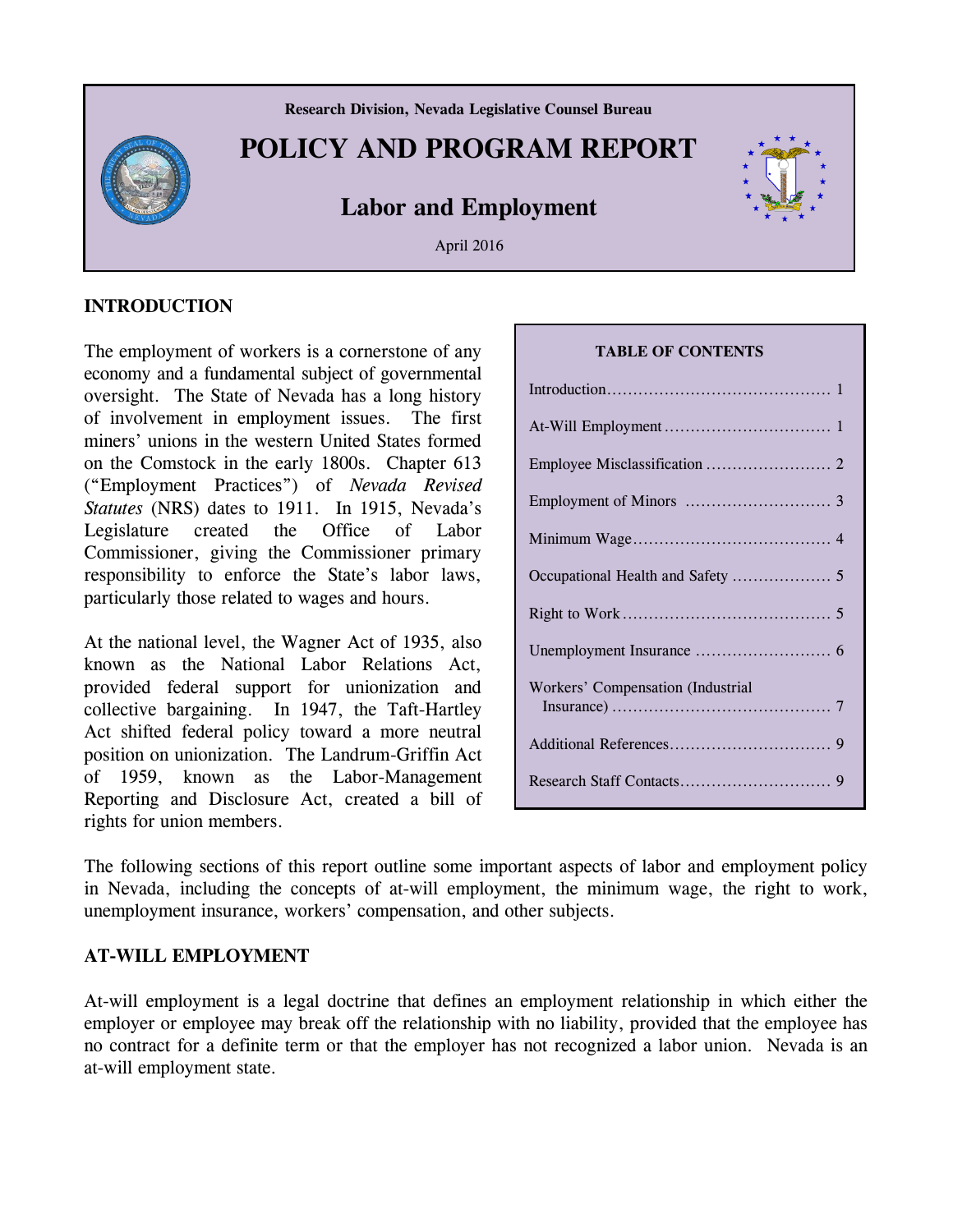In most states, including Nevada, an employer may not fire an employee if the firing would violate the state's public policies (against discrimination, for example) or a state or federal statute. Also, an employee with an implied contract may not be fired without liability on the part of the employer. Eleven states, again including Nevada, also recognize a breach of an implied covenant of good faith and fair dealing as an exception to at-will employment.

In 1989, in the case of *Vancheri v. GNLV Corporation* (105 Nev. 417, 777 P.2d 366 [1989]), the Supreme Court of Nevada considered at-will employment, saying, "Employment 'at-will' is a contractual relationship and thus governed by contract law. An employer can dismiss an at-will employee with or without cause, so long as the dismissal does not offend a public policy of this state."

Similarly, in the 1990 case of *American Bank Stationery v. Farmer* (106 Nev. 698, 799 P.2d 1100 [1990]), the Court said, "All employees in Nevada are presumed to be at-will employees. An employee may rebut this presumption by proving by a preponderance of the evidence that there was an expressed or implied contract between his employer and himself that his employer would fire him only for cause."

# **EMPLOYEE MISCLASSIFICATION**

Employee misclassification involves purposefully treating individuals providing services to businesses as nonemployees to avoid paying certain taxes and employee-related expenses and benefits. The most common method of employee misclassification is to treat individuals as independent contractors when, in fact, they are employees. In Nevada, one factor that had made it easier for employers to misclassify employees was that State law, relative to compensation, wages, and hours, did not contain a clear definition for "independent contractor." This led to varying interpretations as to what constitutes an independent contractor versus an employee.

In 2014, in the case of *Terry v. Sapphire Gentlemen's Club* (130 Nev. Adv. Op. No. 87, 336 P.3d 951 [2014]), the Supreme Court of Nevada concluded the existing State law regarding employee classification was unclear. The Court determined employee status with regard to Nevada's minimum wage laws required analysis under the federal Fair Labor Standards Act's "economic realities" test. That test considers the degree of control a business has over the labor or work performed by a person, as well as the degree to which that person is economically dependent on the business. The test is one of many methods of determining a person's status as an independent contractor, and because of differences in federal and State law, it is possible that a person could be classified as an employee under one law and an independent contractor under another.

In order to more clearly define Nevada law relative to compensation, wages, and hours, and the separation of an independent contractor from an employee, the 2015 Legislature enacted Senate Bill 224 (Chapter 325, *Statutes of Nevada*). The measure established a conclusive presumption that a person is an independent contractor, rather than an employee, if he or she meets one or more of the following criteria:

 First, the person possesses or has applied for an employer identification number or Social Security number, or has filed an income tax return for a business or earnings from self-employment with the federal Internal Revenue Service in the previous year, unless the person is a foreign national;

Research Division, Legislative Counsel Bureau Policy and Program Report, April 2016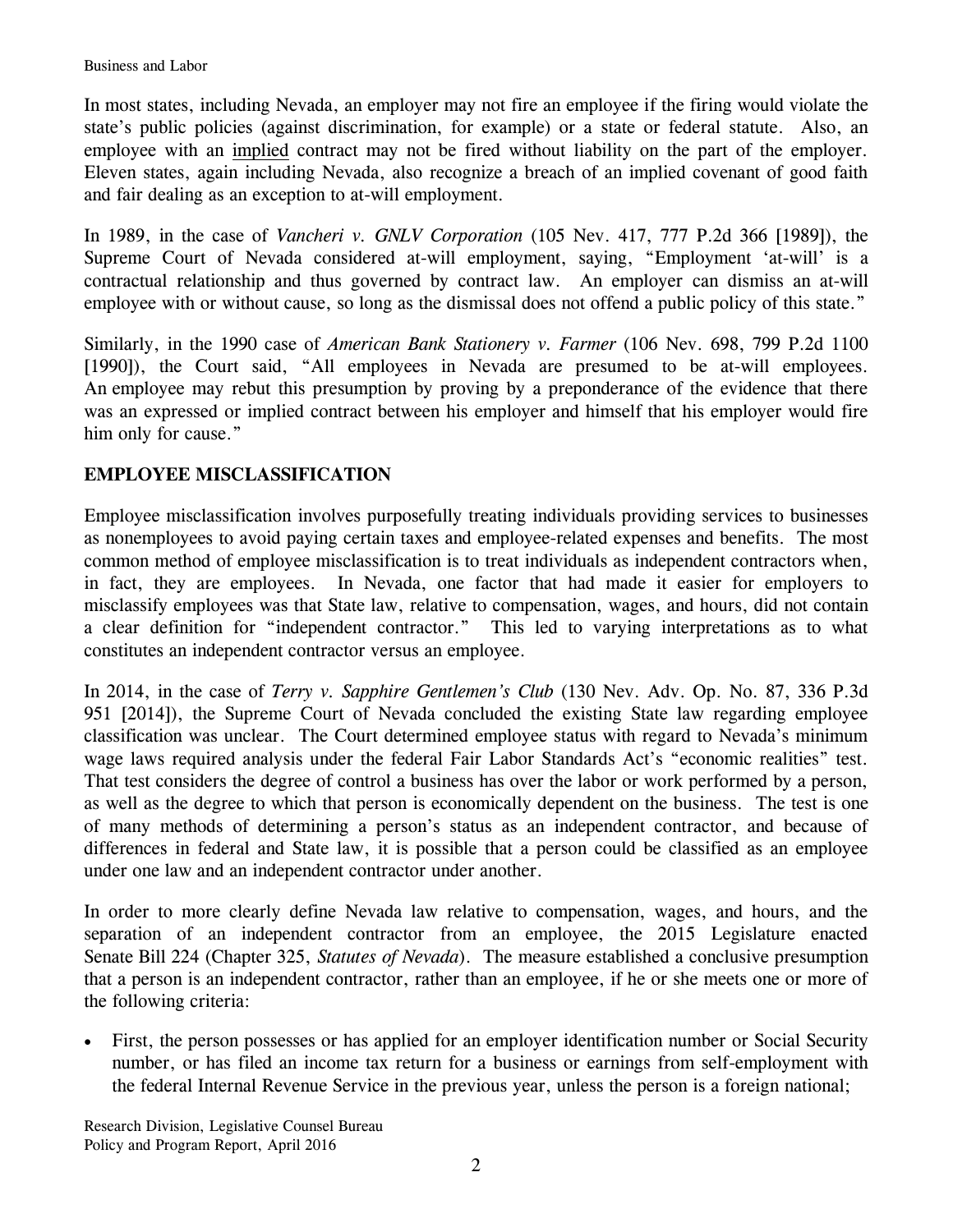- Second, the person is required by a contract to hold an applicable State or local business license and to maintain any necessary occupational license, insurance, or bonding; and
- Finally, the person must maintain three or more of the following in the performance of his or her work: (1) control and discretion over the means and manner of the performance of any work; (2) control over the completion schedule, range of work hours, and time the work is performed, unless an agreement between the parties dictates otherwise; (3) the ability to perform work for more than one party, unless otherwise required by law or contract between the parties for a limited period; (4) the freedom to hire employees to assist with the work; and (5) a substantial investment of capital in his or her business.

# **EMPLOYMENT OF MINORS**

In the early 1900s, the numbers of child laborers in the U.S. peaked. Minors worked in agriculture, in industry, as newsboys and messengers, and in other jobs. In 1938, the U.S. government regulated for the first time minimum ages of employment and hours of work for children, in the Fair Labor Standards Act.

Nevada restricts the employment of minors under the age of 16 and between the ages of 16 and 18. No person under 16 years of age may be legally employed to work in any capacity in connection with:

- The preparation of compounds using dangerous or poisonous acids;
- The manufacture of colors, paints, or white lead;
- Dipping, drying, or packing matches;
- The manufacture of goods for immoral purposes;
- A coal breaker, glass furnace, mine, ore reduction works, quarry, or smelter;
- A cigar factory, tobacco warehouse, or other factory where tobacco is prepared;
- A laundry;
- A brewery, distillery, or other establishment where malt or alcoholic liquors are bottled, manufactured, or packed;
- The outside erection or repair of electric wires;
- Running or managing elevators, hoists, or lifts or oiling dangerous or hazardous machinery in motion;
- Gate tending, track repairing, or switch tending;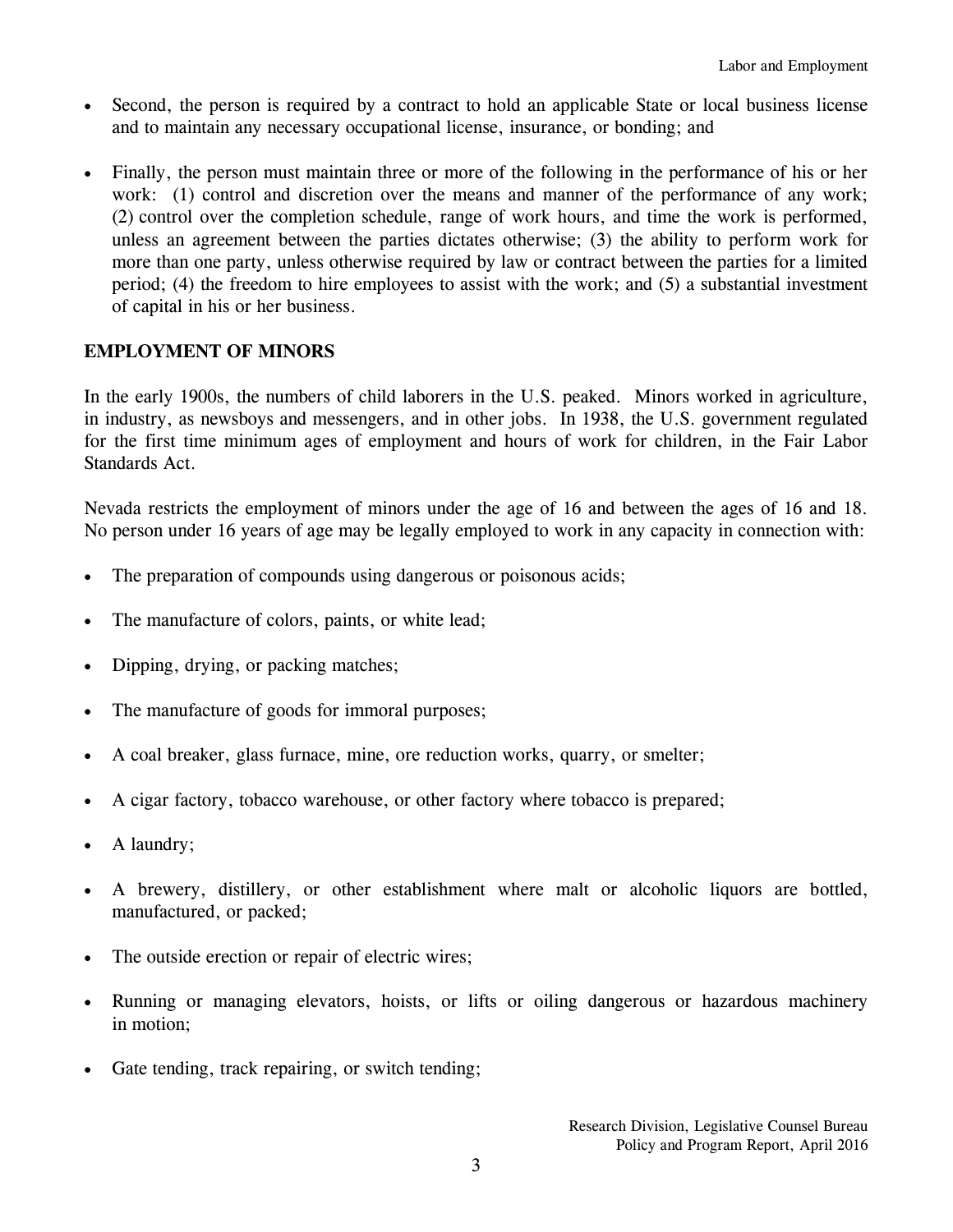Business and Labor

- Acting as a brakeman, conductor, engineer, fireman, or motorman on any railroad; or
- Establishments where explosives are manufactured or stored.

The Labor Commissioner may also declare other employment to be dangerous or injurious to the health or morals of persons under 16 years of age, thus prohibiting the employment of children in those lines of work as well. No person under the age of 16 may work more than 48 hours a week or 8 hours a day, with certain exceptions, and no person under the age of 14 may be employed without written permission from a district court judge or other person authorized by a judge.

Except for employment as a performer in a motion picture, no person may employ any child under the age of 14 during the hours when school is in session, unless the child has been excused by the school district or the order of the juvenile court.

For persons between the ages of 16 and 18, Nevada has fewer restrictions. They may not work in bars or casinos or in occupations dangerous to health. In incorporated cities and towns, no person under the age of 18 may be employed to deliver goods or messages before 5 a.m. or after 10 p.m. on any day.

In 2003, Nevada amended its laws to provide for judicial approval of a contract involving a minor rendering artistic, athletic, creative, or intellectual property services. If the court grants its approval, it must immediately appoint a special guardian to receive and hold a specific percentage of the minor's earnings. When the contract is terminated, the earnings must be transferred to the minor, if emancipated, or to the minor's guardian.

### **MINIMUM WAGE**

Both federal laws and the laws of the State of Nevada require an employer to pay a minimum wage. The current federal minimum wage, pursuant to the Fair Labor Standards Act (FLSA), is \$7.25 per hour, effective July 24, 2009. The FLSA does not supersede any state or local law that is more favorable to employees. Therefore, in a state with a higher minimum wage, the employer must pay the higher rate.

In 2004 and 2006, Nevada's voters approved an amendment to the *Nevada Constitution* (Article 15, Section 16) adding a new section regarding minimum wages. An employer must pay a certain wage to any employee for whom the employer provides health care benefits or a higher wage to any employee who does not receive health care benefits. The minimum wage is adjusted annually to the level of the federal minimum wage or by the cumulative increase in the cost-of-living index, whichever results in the higher amount. The adjustment, if any, is announced on April 1 by the Office of Labor Commissioner and is effective on July 1. Effective July 1, 2013, the State minimum wage is \$7.25 per hour for employees who receive health care benefits and \$8.25 for employees who do not receive health care benefits. "Health benefits" mean a health insurance plan that is available to the employee and the employee's dependents at a total cost to the employee of not more than 10 percent of his or her gross taxable income from that employer.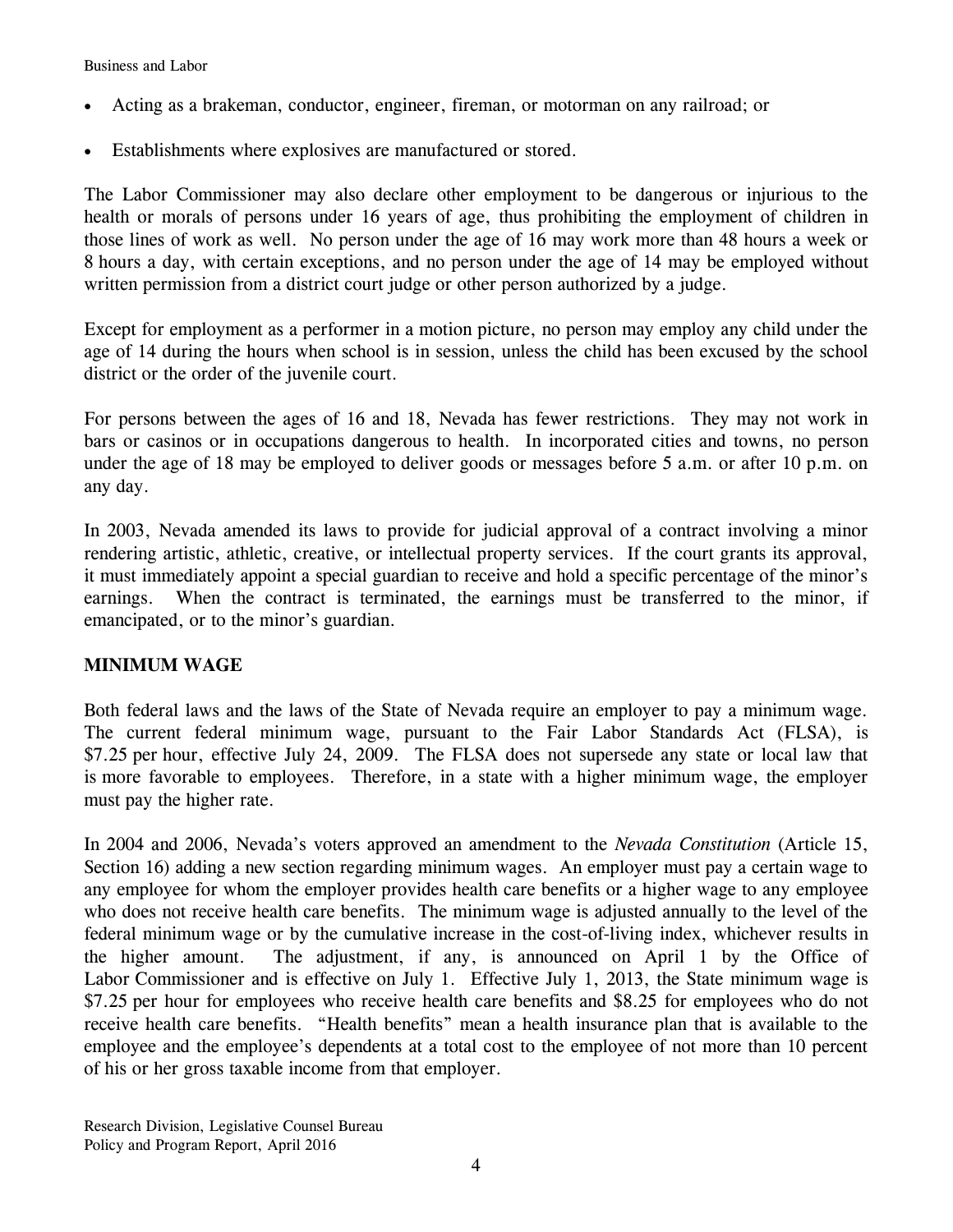An employee under the age of 18 who is employed by a nonprofit corporation for after-school or summer employment, or as a trainee, for not more than 90 days is exempt from Nevada's minimum wage rules. In 2007, the Legislature clarified the relationship between clients and providers of rehabilitation services and training programs for handicapped persons. Such a relationship is not considered employment for purposes related to the minimum wage.

# **OCCUPATIONAL HEALTH AND SAFETY**

To prevent work-related illnesses, injuries, and occupational fatalities, federal and State laws set standards and establish enforcement programs for workplace health and safety. These laws address such subjects as asbestos exposure, blood-borne pathogens, exposure to other chemicals, guards on moving parts, hazard communication, and work in confined spaces.

The federal Occupational Safety and Health Act of 1970 created the Occupational Safety and Health Administration (OSHA) and the National Institute for Occupational Safety and Health (NIOSH), a research agency. The law authorizes states to develop approved health and safety plans, if they cover public employees and provide protection equivalent to federal regulations. Nevada's laws are found in Chapter 618 ("Occupational Safety and Health") of NRS.

In response to a number of serious worker safety issues—including 12 fatalities in southern Nevada in 2008—the Legislature passed two measures in 2009 to promote safety on construction sites and to assist families affected by fatal construction accidents. Nevada law requires construction workers and their supervisors to take construction safety courses and obtain completion cards, or be subject to suspension or termination by their employers. A nonsupervisory construction worker must complete an approved 10-hour course in construction industry safety and health hazard recognition and prevention, known as an "OSHA-10 course." A supervisory construction worker must complete a similar 30-hour course, known as an "OSHA-30 course." The employee must present a completion card within 15 days of his or her employment date. If the employee does not present the card, the employer must suspend or terminate the employee.

### **RIGHT TO WORK**

Nevada is a right-to-work state. Right-to-work laws prohibit agreements between labor unions and employers making membership in a union, or payment of union dues, a condition of employment. Fewer than half of the 50 states have such laws.

The federal Taft-Hartley Act authorizes individual states to adopt an "open shop" rule, under which an employee cannot be compelled to join a union or pay the equivalent of dues to a union, nor can the employee be fired if he or she joins the union. In other words, the employee has the right to work.

Nevada's right-to-work law is found in NRS 613.230 through 613.300. The law was enacted by an initiative of the people and became effective in 1953. In the 1950s, voters defeated three initiatives aimed at repealing the law, and a fourth initiative failed for lack of a sufficient number of signatures. Since 1959, the Legislature has considered and rejected at least ten measures to amend or repeal the law, and in 1994, an initiative to repeal the law did not gain enough signatures to be placed on the ballot.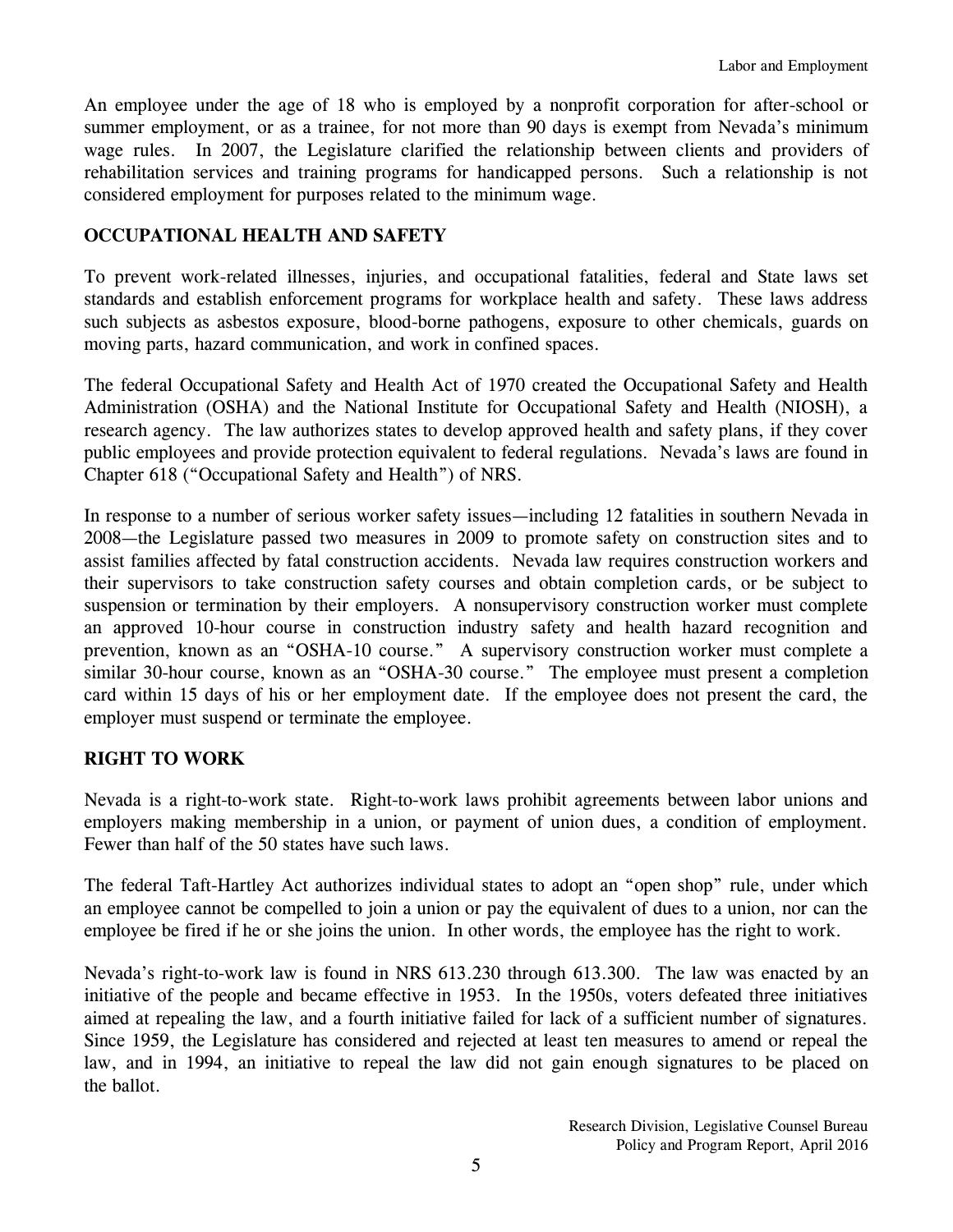# **UNEMPLOYMENT INSURANCE**

The federal Social Security Act of 1935 created the unemployment insurance (UI) system, which provides workers with partial replacement of wages lost as a result of involuntary unemployment. The UI system helps to dampen economic fluctuations by replacing a portion of workers' wages during troughs in the business cycle, drawing on reserves built up during more favorable periods.

The UI system is a shared federal-state program financed jointly by federal and state payroll taxes. The Federal Unemployment Tax Act (FUTA) authorizes a tax to cover the costs of administering UI programs and a portion of the costs of extended UI benefits. The U.S. Department of Labor administers the federal components of the system.

Nevada's Legislature enacted the Unemployment Compensation Law in 1937, declaring, "Economic insecurity due to unemployment is a serious menace to the health, welfare, and morals of the people of this state." The Employment Security Division (ESD), Department of Employment, Training and Rehabilitation, administers the system in Nevada.

To qualify for benefits, a person must be fully or partially unemployed, must have earned enough wages to qualify, and must be unemployed through no fault of his or her own. A claimant must be able to work, available for work, and actively seeking work. The amount of benefits depends on the wages the worker earned during a base period, usually defined as the first four of the last five completed calendar quarters preceding the claim. The maximum benefit is set at 50 percent of the statewide annual average weekly wage, and it is based on past earnings, up to a maximum of \$417 per week. The duration of benefits is generally limited to 26 weeks unless extended by law.

An employer who pays wages of \$225 or more during any calendar quarter for services performed in Nevada must register with the ESD and pay quarterly unemployment taxes. (Employees do not pay UI taxes.) The tax rate for new employers is 2.95 percent of a worker's taxable wages, plus 0.05 percent for the Career Enhancement Program, a training program to foster job creation and provide more skilled workers. After being in the system for a minimum of 14 quarters, an employer receives an experience rating, which is a function of the excess of taxes paid over benefits charged to the employer's account. The employer's tax rate is then based on that rating, varying from 0.25 percent to 5.4 percent of taxable wages. In 2016, an individual's taxable wages are capped at \$28,200.

During the economic downturn in 2008 and 2009, both in Nevada and the nation as a whole, contributions from employers were not sufficient to cover the cost of providing benefits to the unemployed. As a result, in October 2009, the State began borrowing from the U.S. Department of the Treasury to continue payment of unemployment insurance benefits. As of 2015, the outstanding balance on this loan was approximately \$355.8 million. To repay the principal, employers have been paying additional charges as required by the FUTA. The State General Fund has funded the interest on the loan.

To help limit the impact on the State General Fund, the Nevada Legislature enacted Assembly Bill 482 (Chapter 367, *Statutes of Nevada 2013*), which levied a temporary assessment on employers to pay the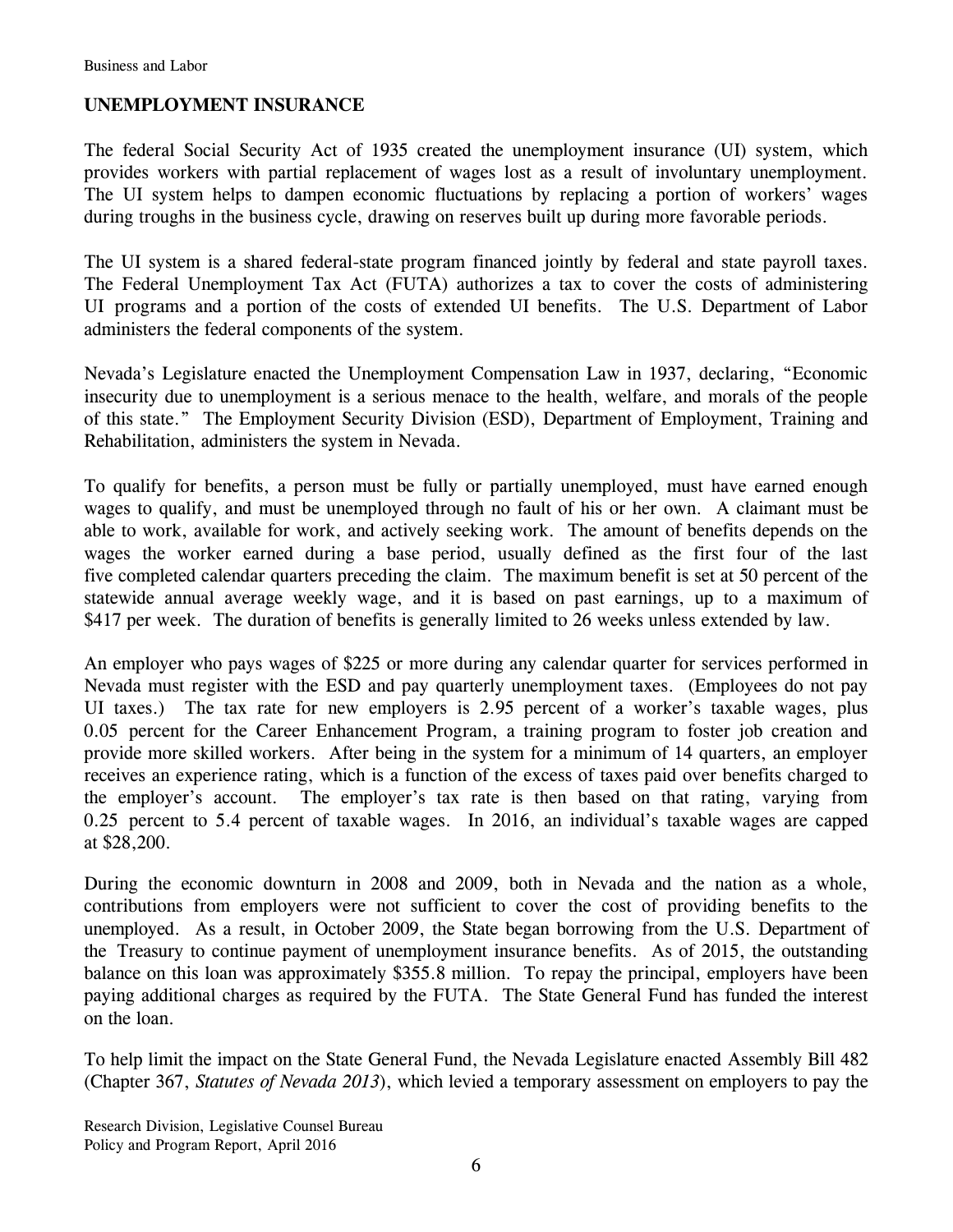interest on the loan. The ESD sent out a press release in June 2013 with details about the assessment, which will occur annually as long as it is necessary. According to the ESD, the average employer will pay approximately \$25 per employee in temporary assessments.

To reduce the cost of this debt over the long term, the Legislature also approved S.B. 515 (Chapter 450, *Statutes of Nevada 2013*), which enabled the ESD to issue bonds to finance the outstanding loan principal and interest. If bonds are sold, the temporary assessment imposed under A.B. 482 and the FUTA charges would be discontinued, and employers would instead pay special bond contributions to repay the bonds. This would result in lower costs for most employers.

### **WORKERS' COMPENSATION (INDUSTRIAL INSURANCE)**

The concept of compensating workers for on-the-job injuries is an ancient one, dating to ancient Arab, Chinese, Greek, and Roman law. The Code of Hammurabi, 1750 B.C., provided rewards for specific injuries (Guyton, G.P., "A Brief History of Workers' Compensation," *The Iowa Orthopaedic Journal*, 19 [1999]: 106-110). In the U.S., Wisconsin passed the first comprehensive industrial insurance law in 1911. Nevada passed its Industrial Insurance Act in 1913. The purpose of these laws revolves around economic efficiency and social justice.

The workers' compensation system is a no-fault insurance system. Employers either purchase insurance or set up self-insurance accounts. Injured workers receive compensation to replace wages ("indemnity payments") and to cover medical and rehabilitation costs. Second-injury funds, which cover benefits when a second injury proves incapacitating, are important in maintaining the employability of partially impaired workers. In exchange for covering all work-related injuries and occupational diseases, regardless of fault, employers are protected by the exclusive remedy provision, under which an injured worker cannot sue an employer in tort, even if the employer was in fact responsible.

Nevada authorized self-insurance for qualified employers in 1979. Prior to that time, the Nevada Industrial Commission (NIC) was the only provider of workers' compensation insurance in Nevada. In 1981, the Legislature enacted laws replacing the NIC with the State Industrial Insurance System (SIIS), which began operation as a State-run insurance carrier in July 1982. At the same time, the Division of Industrial Relations (DIR) became the primary regulator of the State's workers' compensation program.

Prior to the 1993 Session, the Legislature learned that SIIS was insolvent, with an unfunded \$2.2 billion liability. To address this problem, the Legislature enacted a comprehensive reform measure and adopted cost-savings provisions, including implementation of a managed care program, imposition of employer deductibles, and aggressive pursuit of fraud. The measure also reduced injured workers' benefits by limiting stress as a compensable injury, limiting eligibility and compensation amounts for rehabilitation, and making other changes.

In 1995, the Legislature prohibited civil lawsuits against an insurer or third-party administrator (TPA) who in bad faith violates the workers' compensation laws. Rather than allowing bad-faith lawsuits, the Legislature created a benefit penalty to be paid directly to an injured worker, and authorized the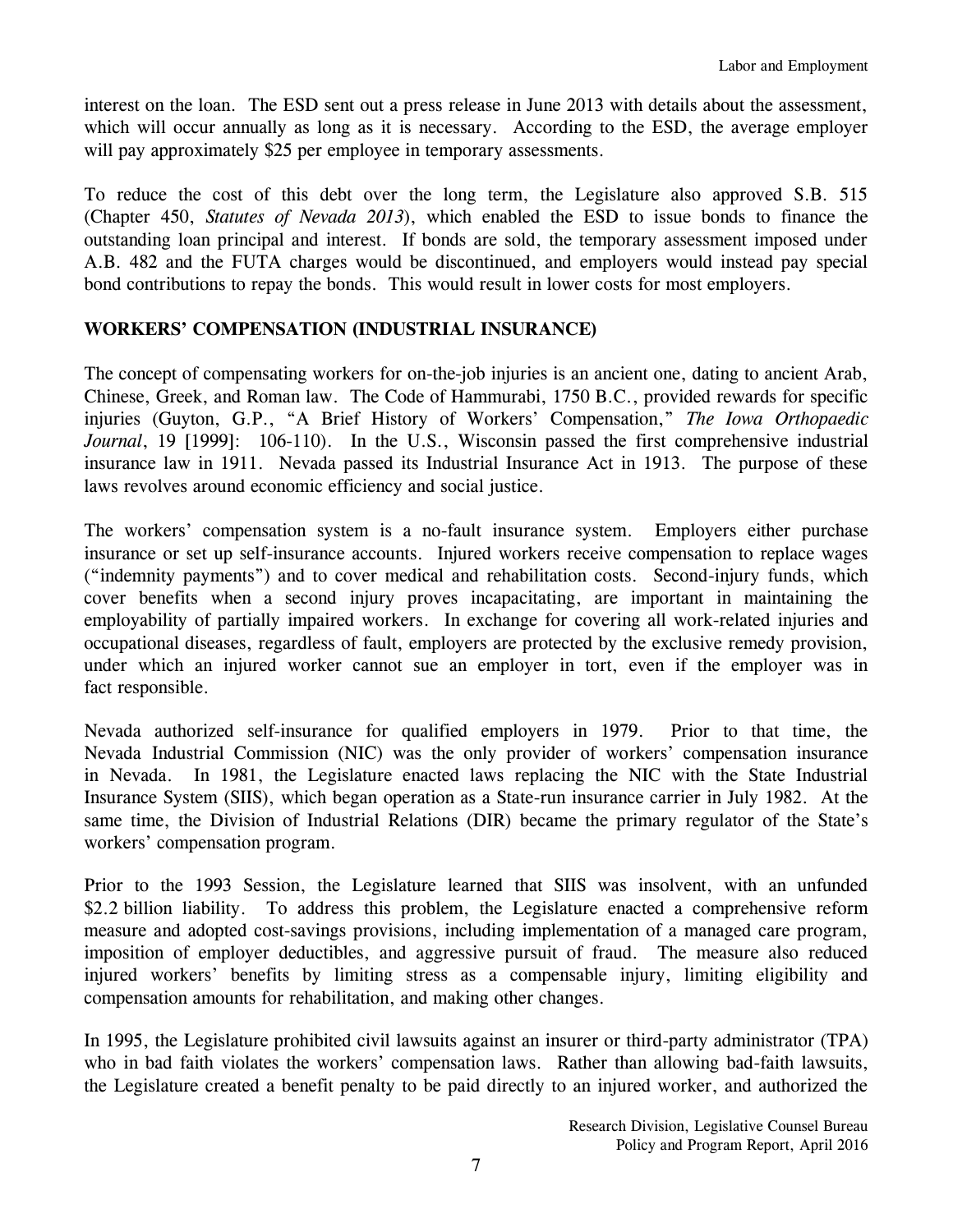Commissioner of Insurance to withdraw the self-insurance certificate of an employer for violations of laws intended to protect injured workers from unreasonable acts.

In 1999, the Legislature authorized privatization of SIIS, and in January 2000, SIIS became a private domestic mutual insurance company doing business as Employers Insurance Company of Nevada. Then, in 2007, the company converted to a publicly traded stock company and operates in Nevada under the name "Employers."

The Commissioner of Insurance reviews and approves premium rates and must certify self-insured employers and associations that meet statutory requirements. The Commissioner also regulates managed care organizations and TPAs of self-insured programs.

The Office of the Nevada Attorney for Injured Workers, a State agency, represents claimants free of charge at appeals before the Hearings Division of Nevada's Department of Administration. In selected cases, the Office also represents claimants in the district courts and the Supreme Court of Nevada.

Benefits under Nevada's workers' compensation system fall into three general categories:

- 1. Indemnity payments;
- 2. Medical benefits; and
- 3. Rehabilitation expenses.

Indemnity payments replace a portion of lost wages in temporary or permanent cases of partial or total disability. *Nevada Revised Statutes* establishes eligibility requirements and the amount and duration of benefits.

For permanent and temporary total disability (PTD and TTD), the benefit is generally two-thirds of the person's wages at the time of his or her injury, not to exceed 150 percent of the average weekly wage, for the duration of the disability.

For permanent and temporary partial disability (PPD and TPD), the primary factor in determining the indemnity benefit amount is the extent of the injury. How this determination is made has been a major issue in workers' compensation laws nationwide. Pursuant to S.B. 195 (Chapter 500, *Statutes of Nevada*) of the 2009 Session, the DIR must adopt regulations providing that the American Medical Association's *Guides to the Evaluation of Permanent Impairment, Fifth Edition*, must be applied to all PPD examinations.

When an injured worker is permanently and totally disabled (PTD) from an occupational injury or disease and can no longer work, he or she receives cash payments, based on wages at the time of the injury, for life (as long as the disability continues to exist). This benefit recognizes not only the inability to earn income but also the inability to contribute to a pension fund or accumulate savings for retirement.

Research Division, Legislative Counsel Bureau Policy and Program Report, April 2016